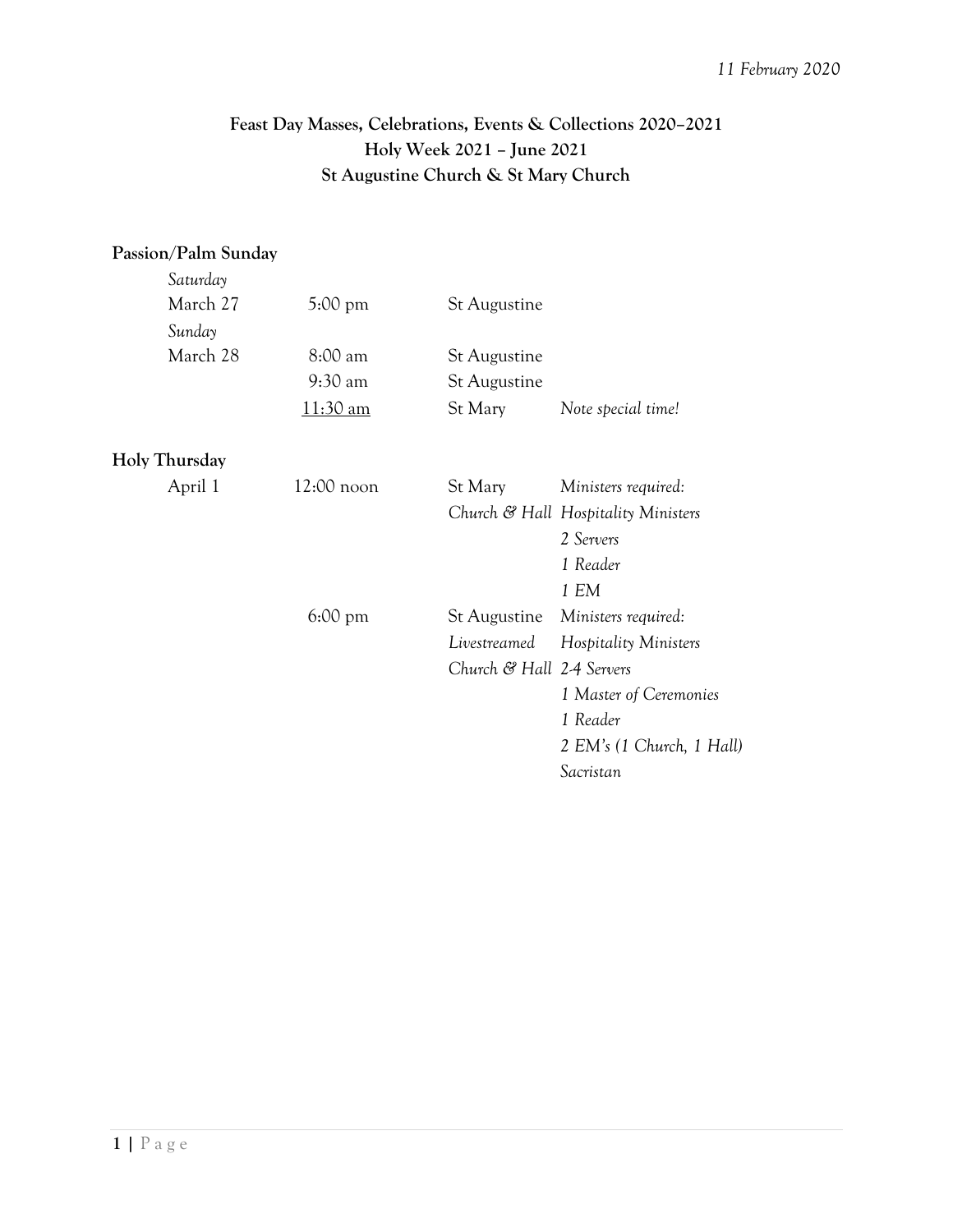*2 EM's (1 Church, 1 Hall)*

*Sacristan*

| Good Friday |                   |                                                                       |  |  |
|-------------|-------------------|-----------------------------------------------------------------------|--|--|
| April 2     | $12:00$ noon      | St Mary Good Friday Adoration of the Cross                            |  |  |
|             |                   | Ministers required:<br>Hospitality Ministers<br>2 Servers<br>1 Reader |  |  |
|             |                   |                                                                       |  |  |
|             |                   |                                                                       |  |  |
|             |                   |                                                                       |  |  |
|             |                   | 1 EM                                                                  |  |  |
|             | $3:00 \text{ pm}$ | St Augustine Stations of the Cross - Youth Led                        |  |  |
|             |                   | Ministers required:                                                   |  |  |
|             |                   | Hospitality Minister                                                  |  |  |
|             | $6:00 \text{ pm}$ | St Augustine Good Friday Adoration of the Cross                       |  |  |
|             |                   | Livestreamed<br>Ministers required:                                   |  |  |
|             |                   | Church & Hall Hospitality Ministers                                   |  |  |
|             |                   | 2-4 Servers                                                           |  |  |
|             |                   | 1 Master of Ceremonies                                                |  |  |
|             |                   | 1 Reader                                                              |  |  |
|             |                   |                                                                       |  |  |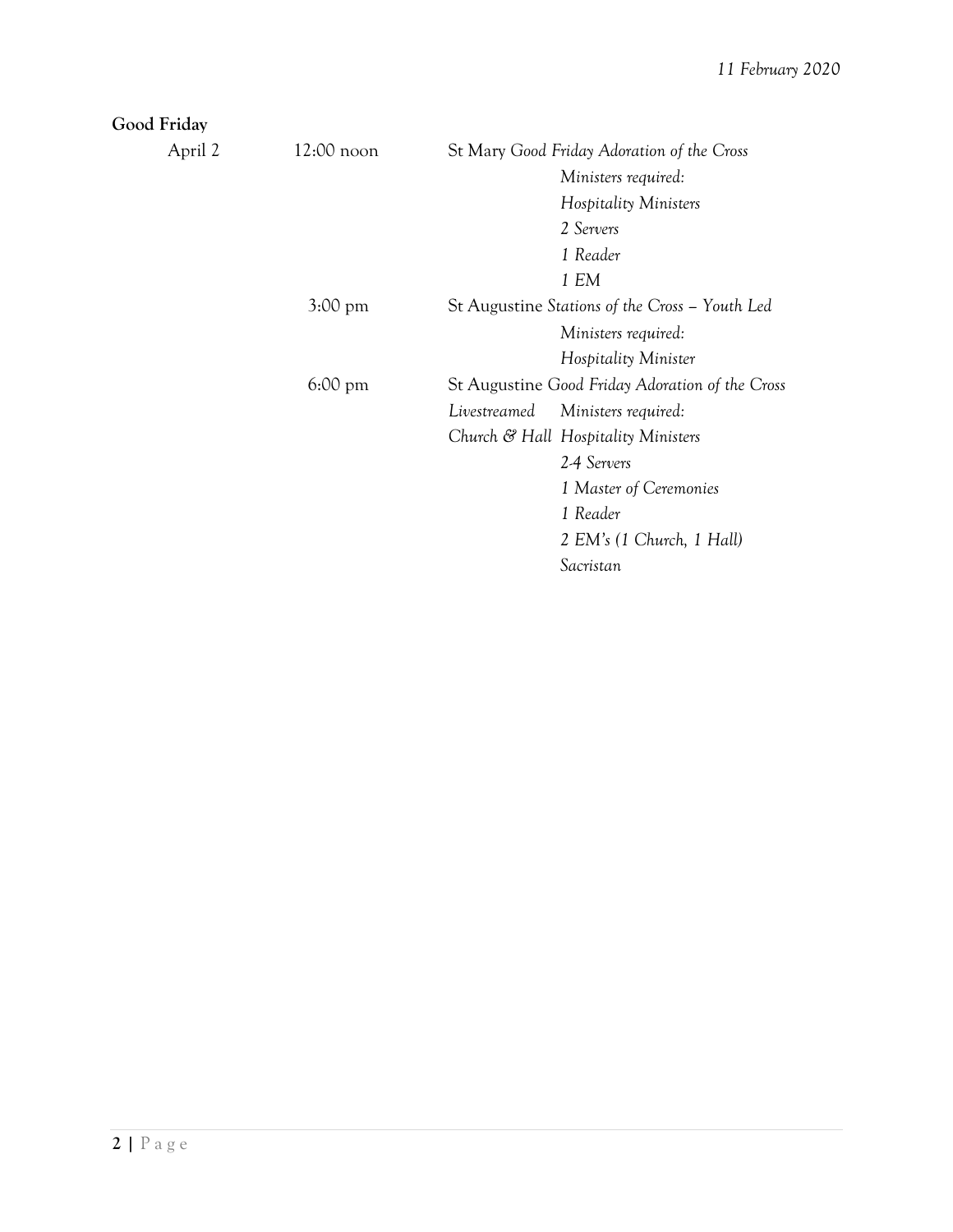| Easter Vigil, Saturday |                   |                                                                |                                                                                                                                        |
|------------------------|-------------------|----------------------------------------------------------------|----------------------------------------------------------------------------------------------------------------------------------------|
| April 3                | $5:00 \text{ pm}$ | <b>St Augustine</b><br>Church only                             | Ministers required:<br>Hospitality Ministers<br>$4-5$ Servers (2 will do)<br>1 Master of Ceremonies<br>2 Readers<br>1 EM<br>Sacristans |
| Easter Day, Sunday     |                   |                                                                |                                                                                                                                        |
| April 4                | $6:30$ am         | <b>St Augustine</b><br>Church only                             | Spoken Sunrise Mass<br>Ministers required:<br>Hospitality Ministers<br>1 Reader<br>1 EM<br>No other ministers required                 |
|                        | 8:00 am           | <b>St Augustine</b><br>Church only                             | Ministers required:<br>Hospitality Ministers<br>2 Servers<br>1 Reader<br>1 EM<br>Sacristan                                             |
|                        | 9:30 am           | <b>St Augustine</b><br>Livestreamed<br>Church & Hall 2 Servers | Ministers required:<br><b>Ushers</b><br>1Reade<br>2 EM's (1 Church, 1 Hall)<br>Sacristan                                               |
|                        | $11:30$ am        | St Mary                                                        | Note special time!<br>Ministers required:<br>Hospitality Ministers<br>2 Servers<br>1 Reader<br>1 E M<br>Sacristan                      |

## **Easter - The Resurrection of the Lord**